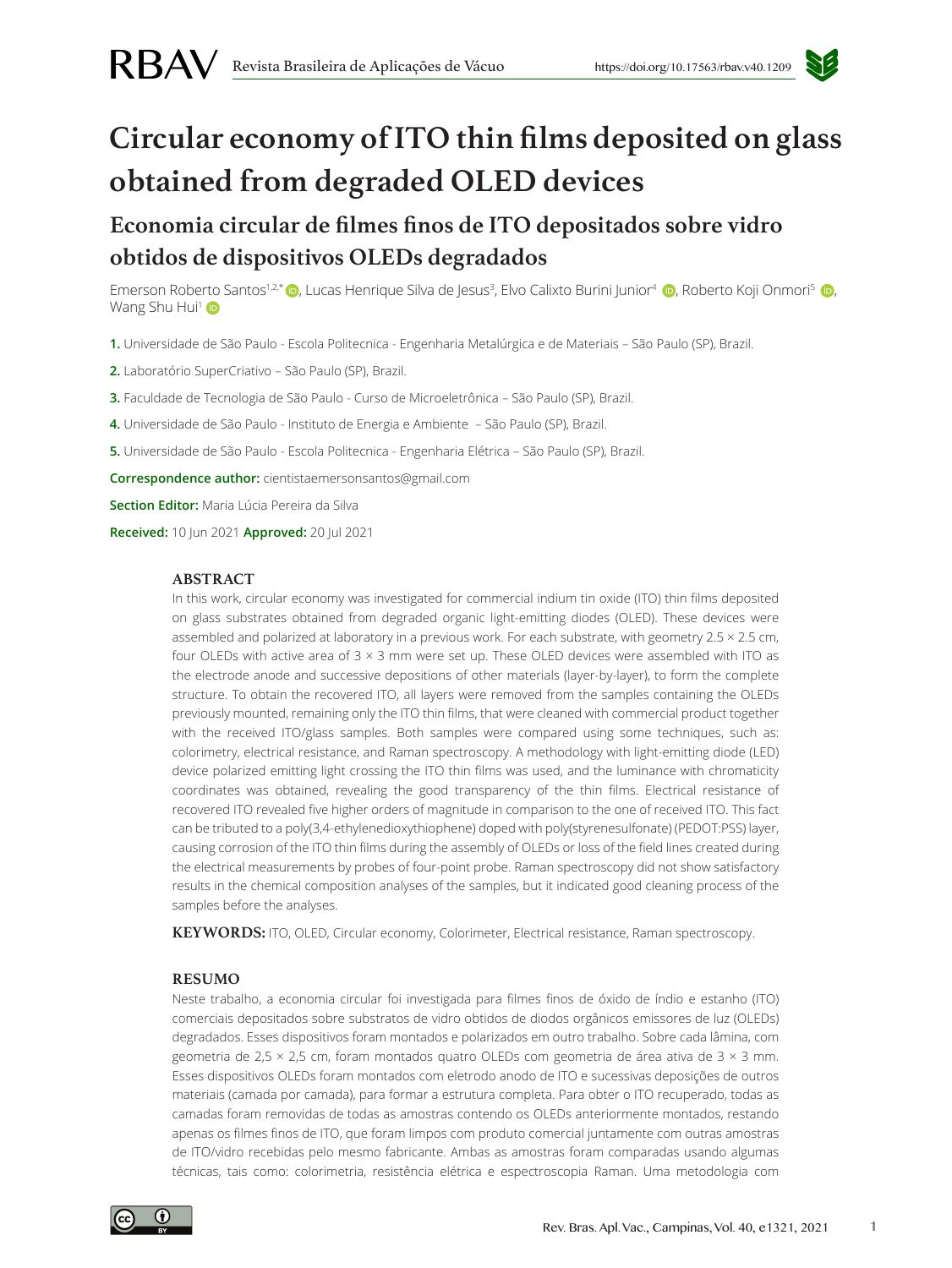dispositivo LED polarizado emitindo luz atravessando os filmes finos de ITO foi utilizada, e a luminância com coordenadas de cromaticidade foi obtida, revelando boa transparência dos filmes. Medida de resistência elétrica do ITO recuperado revelou cinco ordens de grandezas maiores em comparação com as do ITO recebido. Esse fato pode ser atribuído pela camada de PEDOT:PSS, causando a corrosão dos filmes finos de ITO durante a montagem dos dispositivos OLEDs ou perda de linhas de campo criadas durante as medidas de resistência elétrica pelas pontas de prova de quatro pontas. Espectroscopia Raman não mostrou resultados satisfatórios nas análises de composição química das amostras, mas revelou bom processo de limpeza das amostras, que foi realizada antes das análises.

**PALAVRAS-CHAVE:** ITO, OLED, Economia circular, Colorímetro, Resistência elétrica, Espectroscopia Raman.

#### **INTRODUCTION**

Organic light-emitting diodes (OLEDs) can be characterized as electroluminescent semiconductor devices that uses multilayer structures of organic materials<sup>1,2</sup>. The organic multilayer is inserted between an anode used as a transparent conductive oxide (TCO) and a cathode used as a metallic thin film<sup>3,4</sup>. OLED devices were presented in 1987 by two researchers of Eastman Kodak Company known as Ching Wang Tang and Steven Van Slyke5. They announced the creation of an OLED device involving organic materials with multilayer structure such as glass/indium tin oxide (ITO)/diamine/8-tris-hydroxyquinoline aluminum (Alq3)/magnesium (Mg): silver (Ag)5.

Some years later, the advances of this technology allowed to obtain better efficiency and purity of organic materials with considerable improvement of the performance of OLEDs. Nowadays, these devices are used for some applications, such as: smart televisions, smartphones, smartwatches, luminaires and in automotive area<sup>6,7</sup>. OLEDs have allured the interest of some companies because they have been used as displays substituting the traditional liquid crystal displays (LCDs) with superior advantages, such as: highest brightness, wide view angle (~170º), color reproduction fidelity, high sharpness and low response time8,9. The OLED application in displays with flexible substrates for consumer products has been released by some companies as: Samsung, LG, Motorola and Huawei<sup>10-12</sup>.

#### **Structure and materials of OLED devices**

In literature, there are multilayer structures for assembling OLED devices with a variable number of thin films, but the structure that has been studied presenting satisfactory results in low voltage and illuminance terms use five layers at least, as showed in Fig. 1<sup>13,14</sup>.





**Figure 1:** Organic light-emitting diode (OLED) devices set up with multilayer involving five thin films.

Rigidness, transparency and electrical insulator are required properties of the glass used as a substrate of OLEDs. Glass also contributes to avoid the diffusion of oxygen and moisture from ambient, both significantly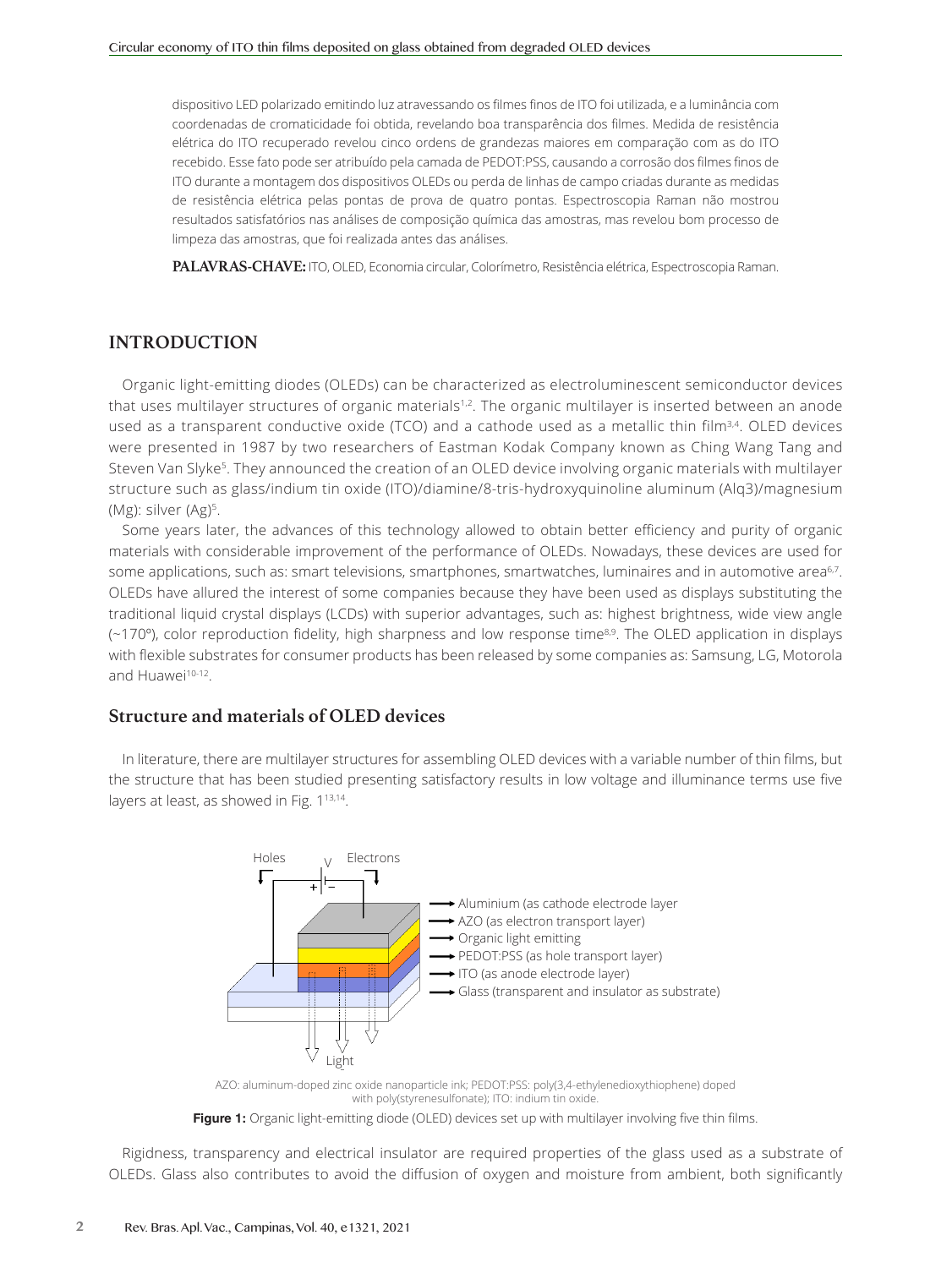leading to degradation of OLED devices15. The transparent conductive oxide (TCO) thin film is deposited on the glass substrate. TCO is a type of semiconductor that offers: high optical transparency ( $\approx$  90%) to light crossing, good electrical conductivity (from  $\approx$ 7.10<sup>-5</sup> to 5.10<sup>-4</sup> Ω.cm), sheet resistance (from 5 to 15 Ω/□) and workfunction between 4.5 to 5.3 eV. This material is used as an electrode anode, promoting the injection of hole charge carriers inside the OLED16.

Successive layers with different functions are deposited on the TCO, such as organic hole transport layer (HTL), to better locomotion of the holes charges; organic active material, to light generation; and organic electron transport layer (ETL), to better locomotion of the electrons charges. On the top of the structure, metal layer is deposited, which is the electrode anode that promotes the electron injection inside the OLED device<sup>17</sup>. To improve the lifetime, threshold voltage and electrical current level are preserved the same, and illuminance is suggested as the encapsulation of the devices<sup>18,19</sup>.

# **Transparent conductive oxide**

As TCO thin film, ITO has been very used as electrode anode in OLED devices and other ones, such as: organic solar cells (OPVs), LCDs, smart windows, photothermic converters and gas sensors<sup>20</sup>. The ITO thin film has expansive cost, due to indium, that is a rare chemical element found in nature. For this motive, it compromises ≈40% the cost of the OLED devices. ITO thin films are not produced in Brazil, but there are several companies around the world that manufacture them (United States, Japan, England, Hong Kong, South Korea, Taiwan, and China). Table 1 shows the comparison between different manufacturers of ITO thin films deposited on glass as substrates with price, geometry (length × width × thickness), sheet resistance and transmittance for 25 substrates (package with minimum number available).

| Supplier         | Code                | Sheet resistance   | Transmittance | Geometry                    | Price  |
|------------------|---------------------|--------------------|---------------|-----------------------------|--------|
|                  |                     | $(\Omega/\square)$ | (%)           | (mm)                        | (US\$) |
| Sigma-Aldrich    | 578274-25PAK        | $8 - 12$           | $>83\%$       | $75 \times 25 \times 1.1$   | 2.253  |
| Diamond Coatings | $SI - P - 12$ OI FD | 15                 | $~86\%$       | $355 \times 406 \times 1.1$ | 918    |
| Techinstro       | <b>TIX005</b>       | 10                 | >85%          | $100 \times 100 \times 0.7$ | 707    |

**Table 1:** Different suppliers of indium tin oxide (ITO) deposited on glass substrates.

Pure indium (In) oxide without doping of tin (Sn) is considered a material with electrical insulator property, but, when it is modified with oxygen vacancies, there is the possibility to reach high levels of n type (negative material), due its intrinsic defects<sup>21</sup>. When doped with Sn, this material becomes an impurity donor, because it is a tetravalent element (Sn) doped with a trivalent chemical element (In)<sup>22</sup>. Then, two mechanisms are possible to occur to generate electrical conduction in ITO thin films, such as:

- Carried out by oxygen vacancies in the In oxide structure, donating up to two free electrons to form the In<sub>2</sub>O<sub>3-x</sub> structures<sup>23,24</sup>;
- $\cdot$  Carried out by random substituting of In<sup>3+</sup> ions to Sn<sup>4+</sup>, donating one electron to the electrical conduction  $l$ aver<sup>25,26</sup>.

After these two mechanisms, the ITO increases its carrier concentration, respectively, from  $10^{13}$  to  $10^{17}$  cm<sup>-3</sup> and from 10<sup>19</sup> to 10<sup>21</sup> cm<sup>-3 22,23,27</sup>, a characteristic of semiconductor materials. Although the tin doping improves the electrical characteristic of ITO, there is a limit value that can be used in the material, because there is reduction of Hall mobility, and it considerably causes the decrease of transmittance. Studies report that the best proportion is 10 mol% of tin and 90 mol% of In oxide22,23. Another factor that interferes on the optical and electrical characteristics of ITO is the technique used to fabricate the thin films and also to process the parameters (including the chamber geometry and accessories) used during the deposition. The electrical, optical, and chemical characterization of the ITO thin films can be used:

• Scanning electron microscopy with energy dispersion scattering, to identify the morphology and chemical composition;

• Atomic force microscopy, to verify the surface roughness;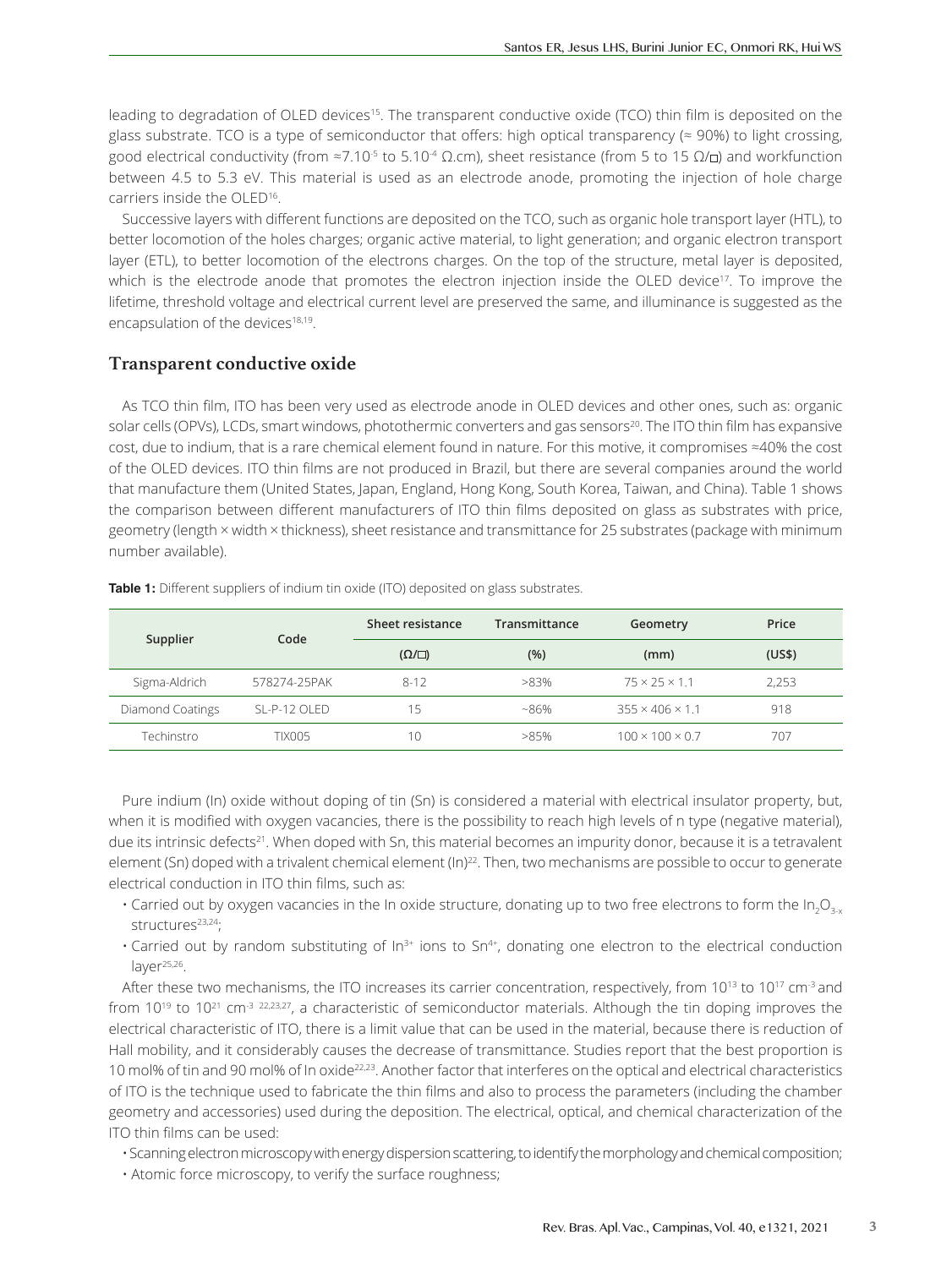- Ultraviolet-visible spectrophotometer, to obtain the transmittance or absorbance;
- Hall effect, to investigate the carrier concentration, Hall mobility and electrical resistance;
- Four-point probe, to analyze the sheet resistance;
- Contact angle, to verify the scattering of materials on the surface;
- Ellipsometry, used to identify the doping concentration;
- Profilometer, to obtain the thickness;
- Kelvin probe, ultraviolet photoelectron spectroscopy or x-ray photoelectron spectroscopy, to identify the workfunction of ITO thin films.

# **The importance of ITO recycling**

Since ITO is present in devices of general applications, it is responsible for high economic, scientific-technological and social impact, because the production of this material influences the quality of human life<sup>23</sup>. Then, the circular economy of this material is fundamental, contributing to the decrease of the production cost of TCOs and also of the waste produced worldwide. Nowadays, the recycling method is responsible for 60% of the In produced around the world, where the main material is the ITO present in LCDs<sup>25</sup>. Many countries have carried out ITO recycling, such as: China, Japan and South Korea<sup>25</sup>.

Differently of what happen in these countries, consumer electronic products in Brazil used by people and devices used at research laboratories are sent to landfills, and this attitude has been a significant economic waste. Another problem found in Brazil is related to the expansive cost of ITO/glass, because there is no company to produce this material. Then, to minimize these problems, in this work, the circular economy concept is explored showing a technique to recuperate ITO/glass thin films extracted of degraded OLEDs that were set up and tested at laboratory in a previous work<sup>28</sup>. This material recovered was compared to new substrates (as received) of the same manufacturer/supplier, using optical, electrical, and chemical characterization.

# **MATERIALS AND METHODS**

The ITO thin films deposited on glass substrates were extracted from degraded OLEDs and studied in another work. The multilayer structure of OLED obtained used the materials: glass/ITO/poly(3,4-ethylenedioxythiophene) doped with poly(styrenesulfonate) (PEDOT:PSS) /poly(N-vinylcarbazole) (PVK)/8-tris-hydroxyquinoline aluminum (Alq3)/Al28. Figure 2 shows the materials and geometry of the substrate containing four set-up OLED devices.



ITO: indium tin oxide; PVK: poly(N-vinylcarbazole); PEDOT:PSS: poly(3,4-ethylenedioxythiophene) doped with poly(styrenesulfonate). **Figure 2:** Materials and geometry of the substrates containing four OLED devices<sup>28</sup>.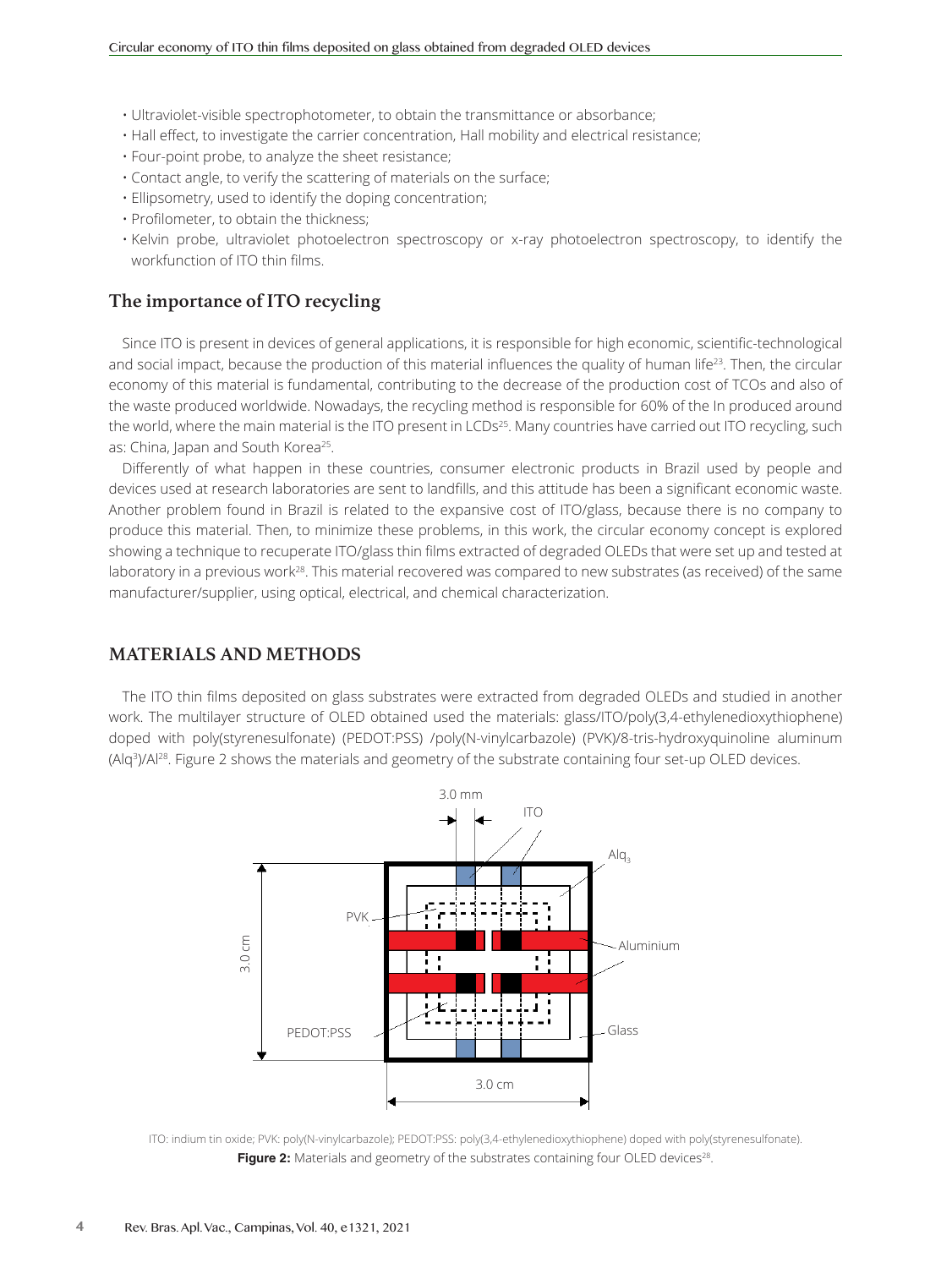On each substrate, four OLED were set up at the same time. Each device presented anode and cathode (only the deposition of organic layers was common for the four devices) inside the glove box system, under nitrogen atmosphere and relative humidity of 20%29. These degraded OLED devices used commercial ITO/glass substrates supplied from DisplayTech company. The samples with ITO/glass recovered were compared to the received samples (new substrates) from the company.

To remove the multilayers of the degraded OLED devices, a five-step process was used:

- Step 1: inside the Becker glass, the samples with degraded OLED were immersed into the alcohol solution, then the Becker was sealed with plastic film (to avoid the evaporation of alcohol) for three days;
- Step 2: cotton and acetone were used for each sample scrubbing to complete remotion of the multilayers (avoiding damaging the ITO thin trails);
- Step 3: inside the Becker, the samples were immersed into acetone, and the Becker was sealed with plastic film (to avoid the evaporation of acetone) for eight days to remove possible residues;
- Step 4: inside the Becker, the samples were immersed into the current water for six days;
- Step 5: to remove any remnants cotton scrubbing with a domestic abrasive cleaning product was used on the surface of the substrates, including the ITO trails.

This cleaning method was suggested and selected for this investigation, because it causes no changes (decrease of the thickness, for example) in the property of the ITO thin films.

After recuperation of ITO thin films, all samples (including the received ones) were cleaned by a process to remove possible particles, dust, and grease, using rubber gloves, common detergent and current water scrubbing the surfaces. Then, a product commercialized in Brazilian market called Aqua Brilho Restaurador de Superfície was used, putting some drops and scrubbing with cotton until the complete evaporation of the solvent (water), finishing the cleaning method<sup>30</sup>.

# **Characterization of commercial ITO/glass**

Optical characteristics of ITO thin films were analyzed using a chroma meter manufactured by Konica Minolta, model CS-200, to obtain luminance (cd/m<sup>2</sup>) and chromaticity coordinates (x and y). In this technique, a LED with white emission was polarized at 2.50 V and 0.032 mA using a source power manufactured by Keithley, 2400 series. In this analysis methodology, the ITO trail was placed between LED and chroma meter with 15-cm of distance. Figure 3 shows the arrangement of the experiment used. The analyses were carried out at a laboratory with a turned-off ambient illumination (to avoid possible interferences in the measurements). The LED was measured (without interference of the ITO thin film) as reference. To the ITO recovered, four measurements were obtained, and to the received ones three measurements were obtained.





LED: light-emitting diode; ITO: indium tin oxide. **Figure 3:** Arrangement using chroma meter, LED and ITO thin film.

Electrical characteristic of ITO thin films was analyzed using a digital multimeter manufactured by Tektronix, model DMM 4020, connected to an analogic four-point probe manufactured by A&M Fell, model B. The probe cords (positive and negative) of digital multimeter were connected to the electrical connectors of four-point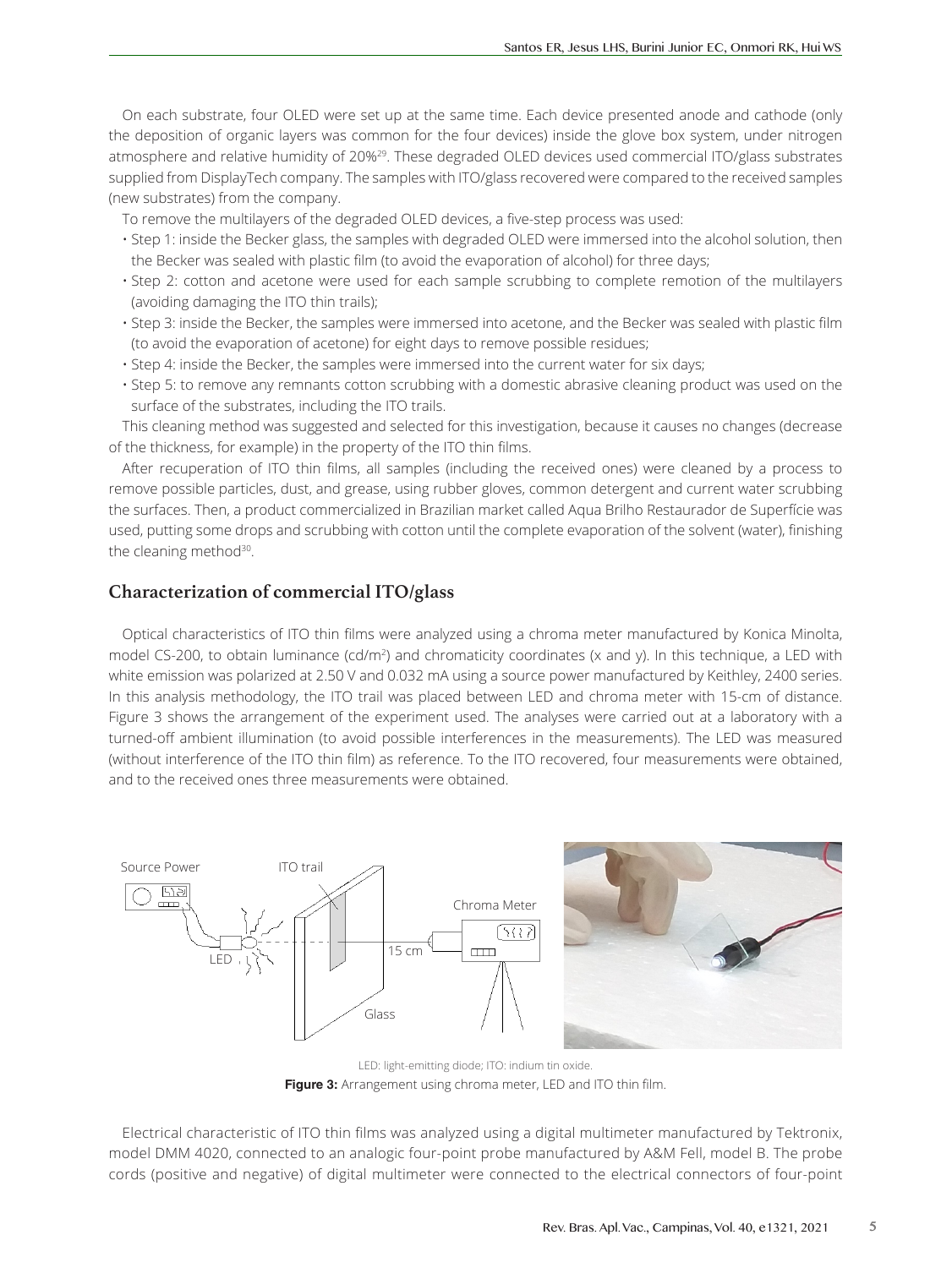probe, and the sample was positioned on the center of the horizontal support of the equipment. Measurements were manually initialized moving the crowbar to turn down containing the two probes up to touch the surface of ITO thin film.



Figure 4: Analogic four-point probe connected by multimeter to analyze electrical resistance.

Chemical characteristic of ITO thin films was analyzed by Raman spectroscopy to investigate the chemical composes on the surface. The equipment used was manufactured by Witec, Confocal Raman microscope, model Alpha 300 R, that uses green laser and objective lens with magnification level of 50x. In this technique, inelastic monochromatic light spreads on the molecules.

# **RESULTS**

#### **Analyses with chroma meter**

#### *Analyses of LED*

Five analyses with chroma meter revealed good precision on luminance, and the chromaticity coordinates (x and y) results showed good stability of the light emission for the experiments using LED. Luminance measurements revealed little variation that only can be caused by oscillations of the energy line (power supply connected to 110 volts) or frequency used with power line of 60 Hz (turned-on and turned-off). For this motive, both electrical characteristics might have affected the sensibility of chroma meter. Table 2 shows the luminance and chromaticity coordinates (x and y) of LED with white emission polarized at 2.5 V and 0.032 mA.

**Table 2:** Luminance and chromaticity coordinates results to the light-emitting diode (LED) polarized at 2.5 V and 0.032 mA.

| <b>LED</b>                     | Luminance            | <b>Chromaticity coordinates</b> |                     |  |
|--------------------------------|----------------------|---------------------------------|---------------------|--|
|                                | (cd/m <sup>2</sup> ) | X                               | у                   |  |
|                                | 2,677                | 0.2658                          | 0.2663              |  |
|                                | 2,678                | 0.2658                          | 0.2663              |  |
| Polarized at 2.50 V e 0.032 mA | 2,679                | 0.2658                          | 0.2663              |  |
|                                | 2,680                | 0.2658                          | 0.2663              |  |
|                                | 2,679                | 0.2658                          | 0.2664              |  |
| Average ± standard deviation   | $2,679 \pm 1$        | $0.2658 \pm 0.0000$             | $0.2663 \pm 0.0000$ |  |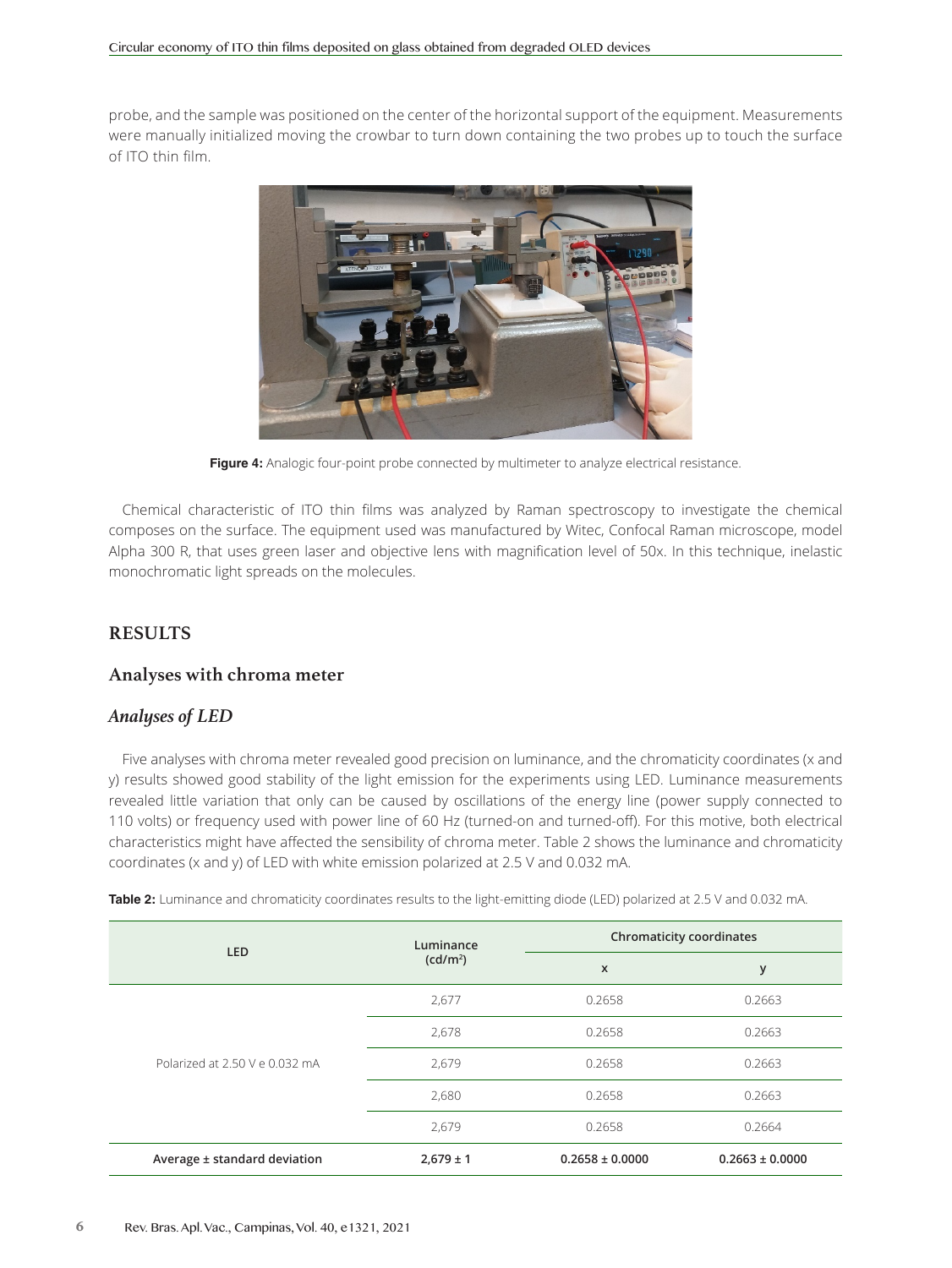# *Analyses of ITO/glass thin films*

Both received and recovered ITO/glass substrates were placed in front of the polarized LED at the same conditions using only the LED. Five analyses with chroma meter revealed good precision on results obtained by luminance and chromaticity coordinates x and y (with four decimal numbers), and good stability of the light emission for only LED. For received ITO/glass, the illuminance and chromaticity coordinates measurements were carried out at three different regions (a, b and c) on the same received sample.

The values in Table 3 reveal good uniformity of thin films with luminance value of  $2,484 \pm 15$  cd/m<sup>2</sup> and low standard deviation for the same received sample.

**Table 3:** Received sample: luminance and chromaticity coordinates for indium tin oxide (ITO) as received/glass/light-emitting diode (LED) measured at different regions (a, b and c).

| Region                          | Luminance<br>(cd/m <sup>2</sup> ) | <b>Chromaticity coordinates</b> |                     |  |
|---------------------------------|-----------------------------------|---------------------------------|---------------------|--|
|                                 |                                   | $\pmb{\mathsf{X}}$              | у                   |  |
|                                 | 2,500                             | 0.2667                          | 0.2746              |  |
|                                 | 2,500                             | 0.2667                          | 0.2746              |  |
| a                               | 2,501                             | 0.2666                          | 0.2745              |  |
|                                 | 2,502                             | 0.2666                          | 0.2746              |  |
|                                 | 2,500                             | 0.2667                          | 0.2745              |  |
| Average ± standard<br>deviation | $2,501 \pm 1$                     | $0.2666 \pm 0.0001$             | $0.2746 \pm 0.0001$ |  |
|                                 | 2,467                             | 0.2648                          | 0.2707              |  |
|                                 | 2,465                             | 0.2648                          | 0.2706              |  |
| $\mathsf b$                     | 2,467                             | 0.2648                          | 0.2707              |  |
|                                 | 2,467                             | 0.2648                          | 0.2707              |  |
|                                 | 2,466                             | 0.2648                          | 0.2707              |  |
| Average ± standard<br>deviation | $2,467 \pm 1$                     | $0.2648 \pm 0.0000$             | $0.2707 \pm 0.0001$ |  |
|                                 | 2,485                             | 0.2676                          | 0.2759              |  |
|                                 | 2,482                             | 0.2676                          | 0.2759              |  |
| $\mathsf C$                     | 2,485                             | 0.2675                          | 0.2759              |  |
|                                 | 2,486                             | 0.2675                          | 0.2759              |  |
|                                 | 2,485                             | 0.2675                          | 0.2759              |  |
| Average ± standard<br>deviation | $2,485 \pm 2$                     | $0.2675 \pm 0.0001$             | $0.2759 \pm 0.0000$ |  |

The luminance and chromaticity coordinates (x and y) measurements for ITO/glass recovered were obtained at the same regions of active areas ( $4 \times 4$  mm) from OLEDs (with four devices obtained at the same substrate) previously assembled and tested. These regions were named as R1, R2, R3 and R4. In comparison of received and recovered ITO/glass, insignificant differences were verified, suggesting that the recovered ITO/glass had some changes in its optical characteristic (transmittance, for example) caused by multilayers structure of OLED.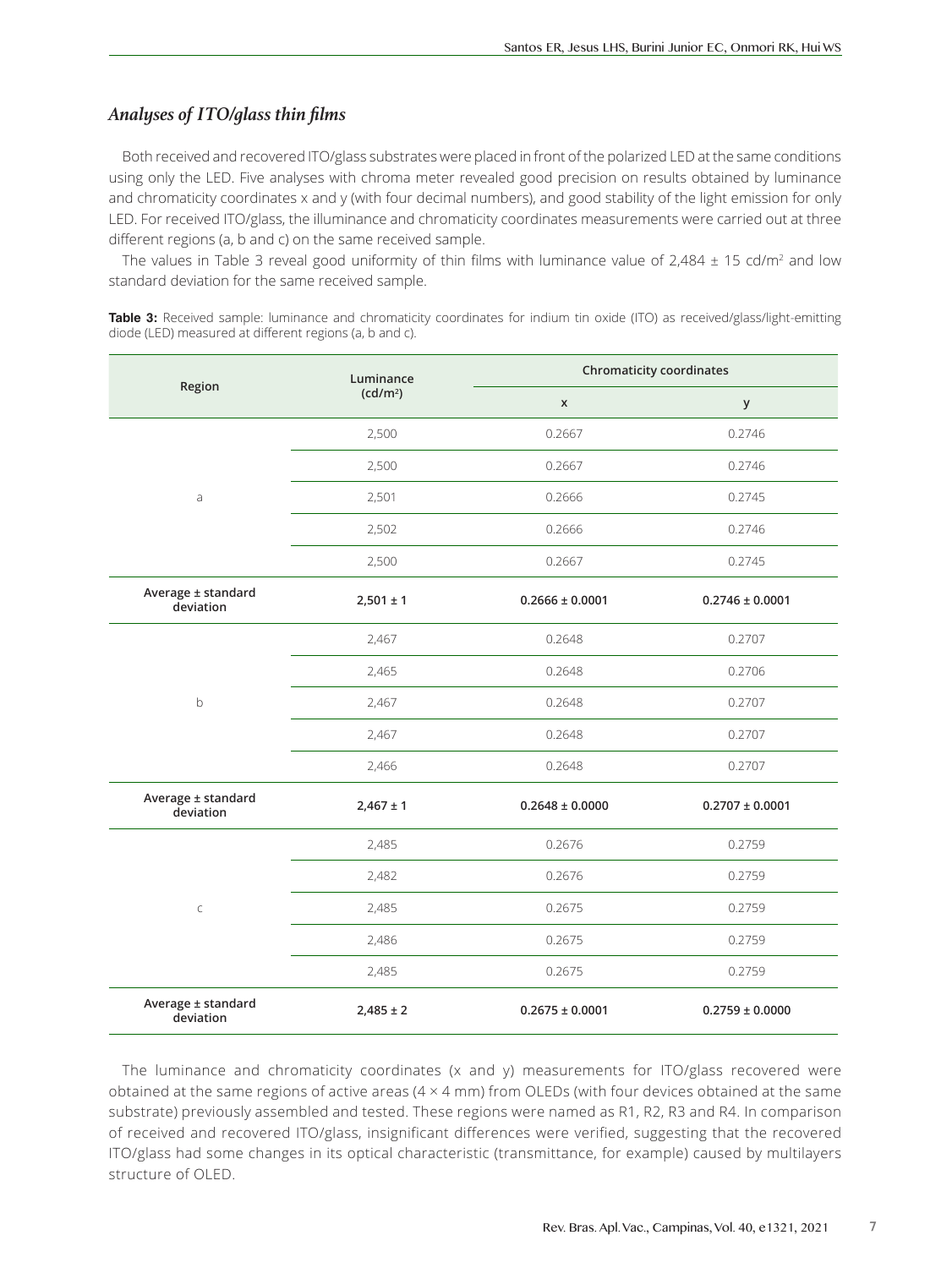Table 4: Recovered sample: luminance and chromaticity coordinates for indium tin oxide (ITO) recovered/glass/light-emitting diode (LED) measured at different regions (R1, R2, R3 and R4).

|                                 | Luminance            | <b>Chromaticity coordinates</b> |                     |  |
|---------------------------------|----------------------|---------------------------------|---------------------|--|
| Region                          | (cd/m <sup>2</sup> ) | $\pmb{\mathsf{X}}$              | у                   |  |
|                                 | 2,466                | 0.2639                          | 0.2686              |  |
|                                 | 2,467                | 0.2640                          | 0.2686              |  |
| R <sub>1</sub>                  | 2,468                | 0.2640                          | 0.2686              |  |
|                                 | 2,469                | 0.2639                          | 0.2686              |  |
|                                 | 2,471                | 0.2640                          | 0.2686              |  |
| Average ± standard<br>deviation | $2,468 \pm 2$        | $0.2640 \pm 0.0001$             | $0.2686 \pm 0.0000$ |  |
|                                 | 2,471                | 0.2644                          | 0.2684              |  |
|                                 | 2,473                | 0.2644                          | 0.2684              |  |
| R2                              | 2,475                | 0.2644                          | 0.2684              |  |
|                                 | 2,478                | 0.2644                          | 0.2685              |  |
|                                 | 2,478                | 0.2644                          | 0.2684              |  |
| Average ± standard<br>deviation | $2,475 \pm 3$        | $0.2644 \pm 0.0000$             | $0.2684 \pm 0.0001$ |  |
|                                 | 2,461                | 0.2657                          | 0.2706              |  |
|                                 | 2,463                | 0.2657                          | 0.2706              |  |
| R3                              | 2,464                | 0.2656                          | 0.2705              |  |
|                                 | 2,465                | 0.2656                          | 0.2704              |  |
|                                 | 2,466                | 0.2656                          | 0.2704              |  |
| Average ± standard<br>deviation | $2,464 \pm 2$        | $0.2656 \pm 0.0001$             | $0.2705 \pm 0.0001$ |  |
|                                 | 2,492                | 0.2653                          | 0.2704              |  |
|                                 | 2,490                | 0.2653                          | 0.2704              |  |
| R4                              | 2,488                | 0.2652                          | 0.2703              |  |
|                                 | 2,488                | 0.2652                          | 0.2703              |  |
|                                 | 2,487                | 0.2652                          | 0.2703              |  |
| Average ± standard<br>deviation | $2,489 \pm 2$        | $0.2652 \pm 0.0001$             | $0.2703 \pm 0.0001$ |  |

#### **Analyses of Raman spectroscopy**

The chemical analyses to common glass, received ITO and recovered ITO were carried out by Raman spectroscopy. As reference measurement, first, the analysis of previous-cleaned common glass manufactured by Precision Glass Line company was obtained. Figure 5 shows the results of Raman spectroscopy to the common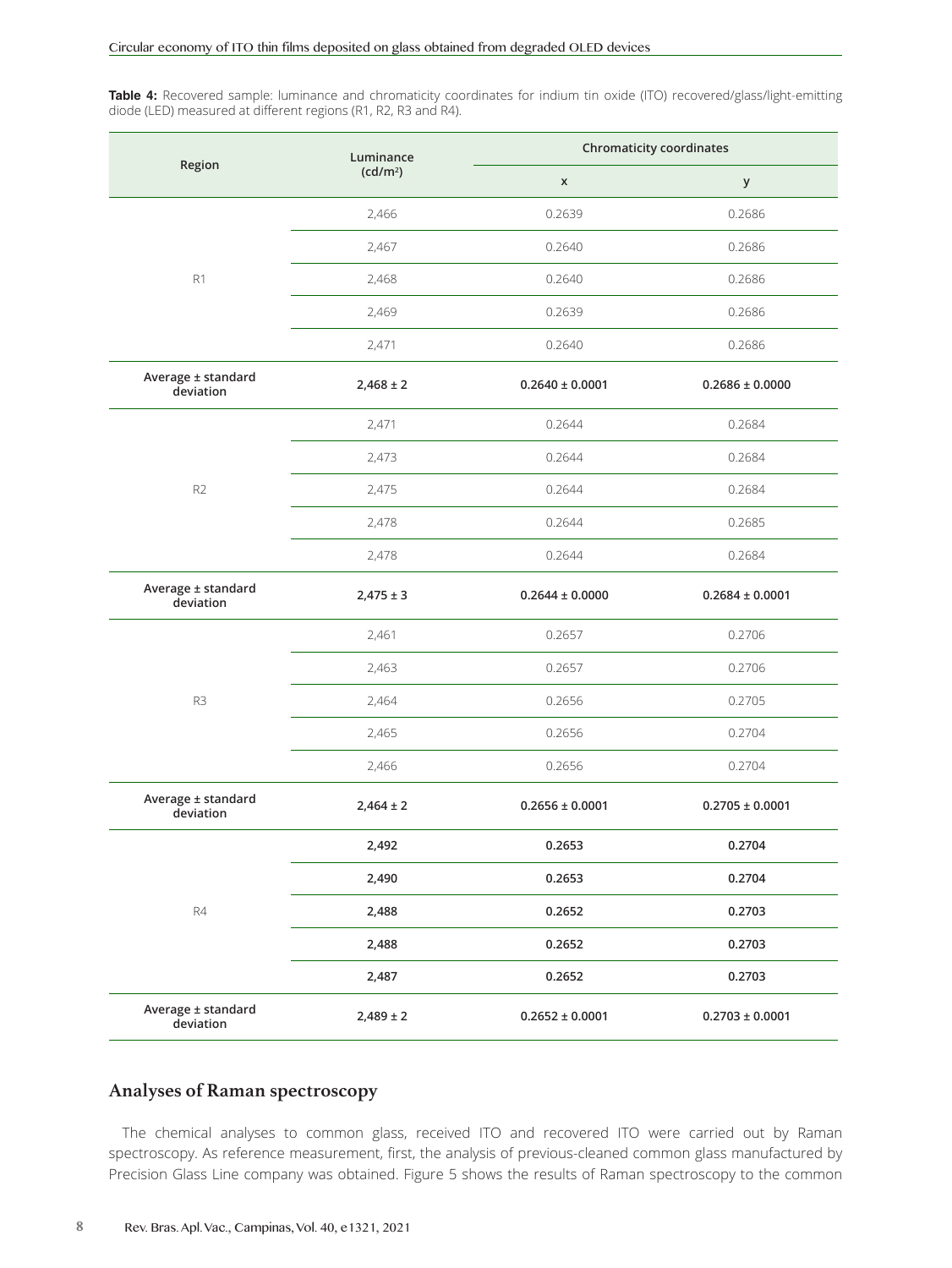glass with wavenumber of ≈1,100 cm-1, that is related by relative peak of the asymmetric chemical bond Si-O-Si. The wavenumber from 2,850 to 2,900 cm<sup>-1</sup> is related to the chemical bond of carbon with hydrogen.



**Figure 5:** Raman spectroscopy of common glass substrate (without indium tin oxide thin film) used as reference.

In Fig. 6, received ITO thin film shows similar aspects compared with glass (Fig. 5), but it was found a peak shift of C-H from 2,850 to 2,900 cm<sup>-1</sup> to the lowest wavelength, from 2,380 to 2,500 cm<sup>-1</sup>.



Figure 6: Raman spectroscopy of indium tin oxide (ITO)/received glass.

In comparison between ITO/received glass (Fig. 6) and ITO/recovered glass (Fig. 7), a similar behavior was verified, and new compounds adsorbed on the surface were not found.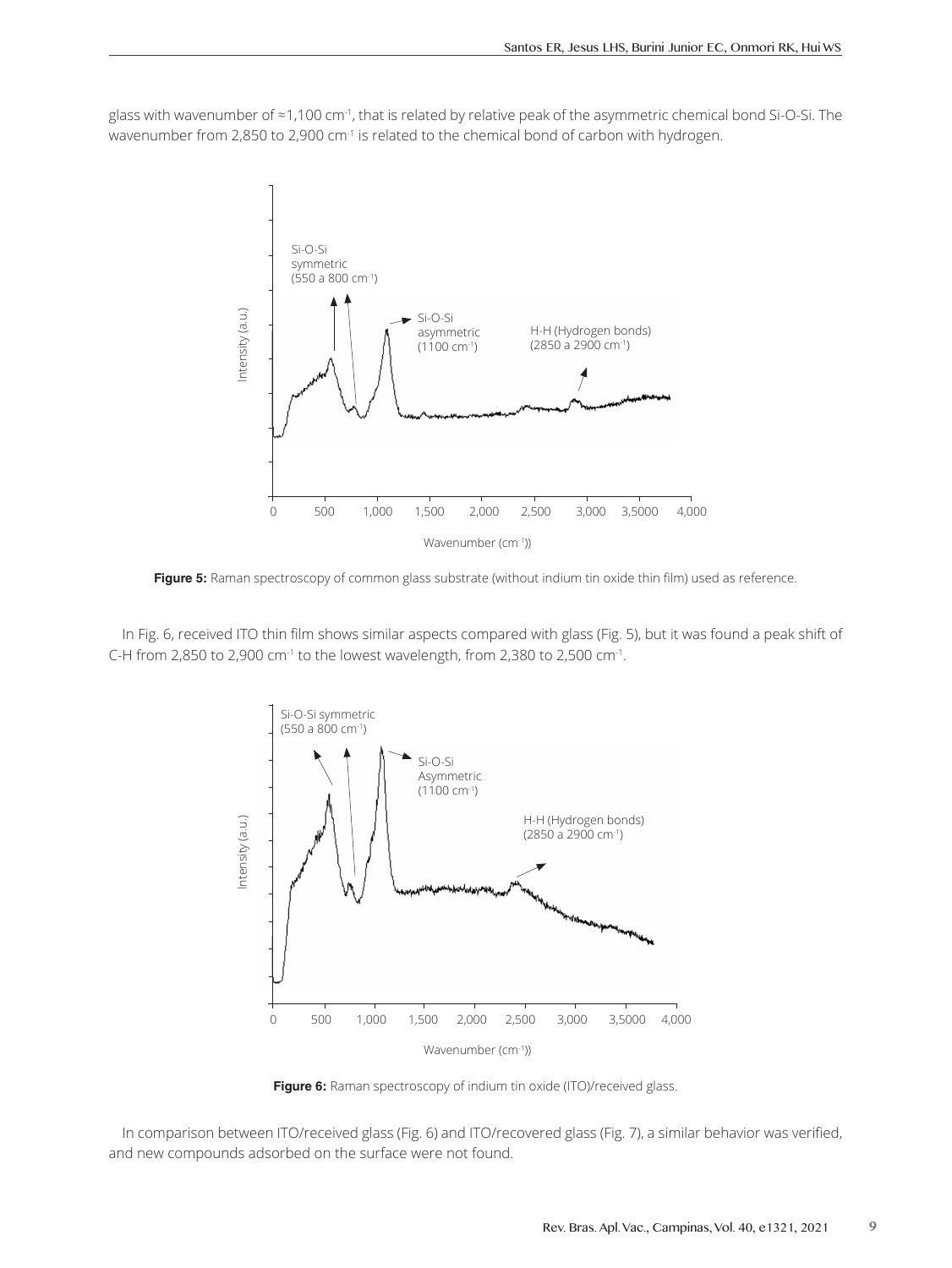

**Figure 7:** Raman spectroscopy of indium tin oxide (ITO)/recovered glass.

#### **Analyses of electrical resistance with four-point probe**

Table 5 presents the results of electrical resistance to ITO/received glass and ITO/recovered glass, showing a significant difference as high electrical resistance involving five orders of magnitude between both conditions.

| ITO/received glass<br>$(\Omega.10)$ | ITO/recovered glass<br>$(\Omega.10^5)$ |  |
|-------------------------------------|----------------------------------------|--|
| 82                                  | 3.40                                   |  |
| 55                                  | 3                                      |  |
| 74                                  | 5.80                                   |  |
| 76                                  | 4                                      |  |
| 94                                  | 5.40                                   |  |
| Average ± standard deviation        |                                        |  |
| $75 \pm 14$                         | $4.18 \pm 1.23$                        |  |

**Table 5:** Electrical resistance measurements of indium tin oxide (ITO)/received glass and ITO/recovered glass.

The hypothesis for this discrepant result found in Table 5 can be explained because of ITO/recovered glass was corroded by PEDOT:PSS layer, that is the first material deposited during the assembly of OLED devices. In this case, this HTL presented acidity (pH of 1.5-2.5 and 25°C to dried coatings), causing chemical attack on the surface of ITO thin films. In turn, the original thickness of ITO (656 nm) decreased, and consequently the electrical resistance and sheet resistance increased considerably<sup>28,31,32</sup>. If this ITO manufactured by DisplayTech company decreased in thickness for some reason, it can be still used as an anode electrode for assembly new OLED devices, since its original thickness is very elevated in comparison to other suppliers, as reported in Fullenbach<sup>28</sup>. For example, Fullenbach<sup>28</sup> found a thickness variation from 16 to 83% related to different suppliers.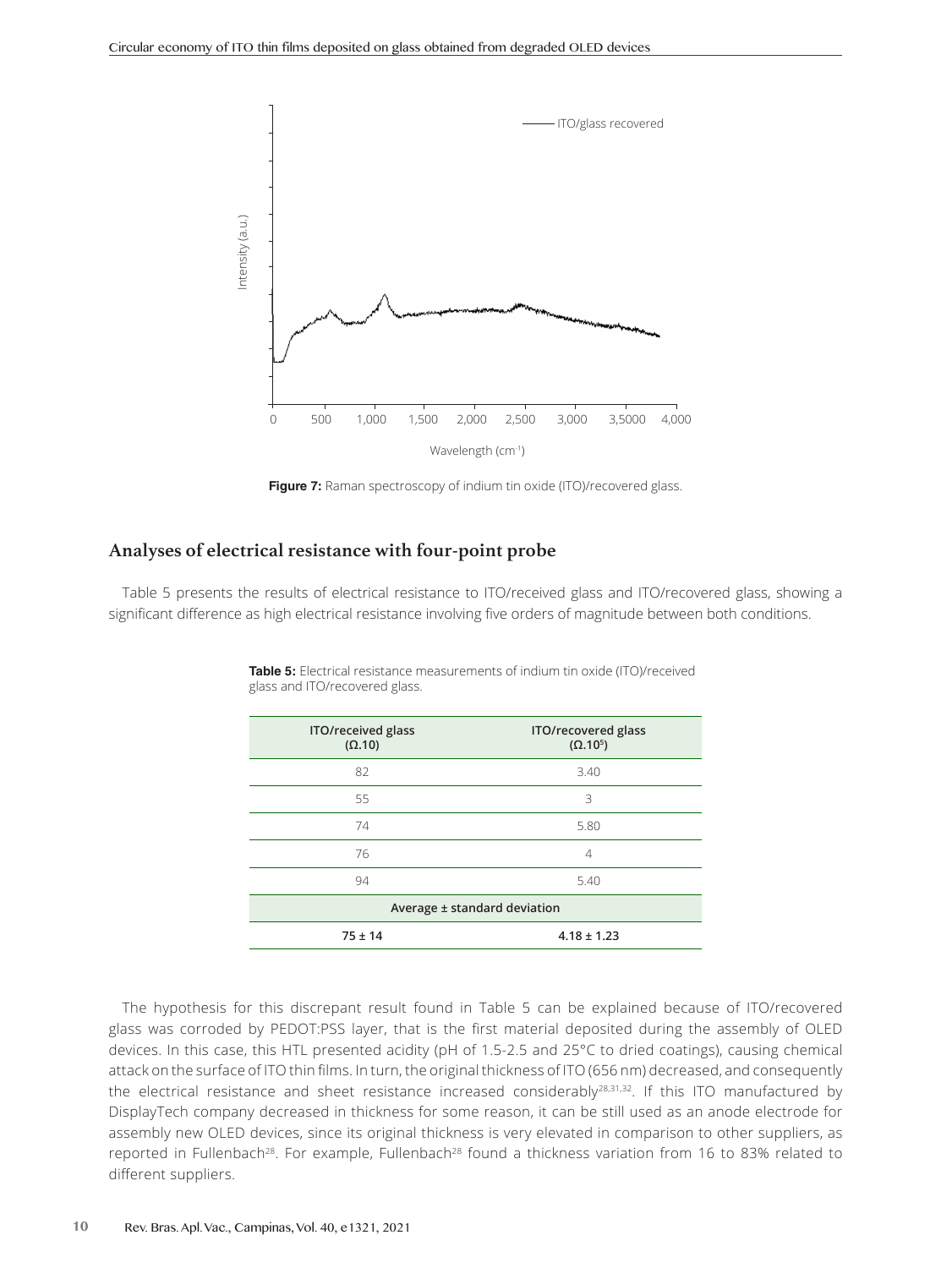Figure 8 shows the chemical attack (spots) caused by three PEDOT:PSS droplets placed on the surface of ITO thin films that were left by some days and removed causing visual changes on the original color of TCO. There is a possibility that these significant changes cause variations of the thickness.



**Figure 8:** Three spots caused by acidity of poly(3,4-ethylenedioxythiophene) (PEDOT:PSS ) on indium tin oxide (ITO) thin film.

Another hypothesis related to the difference of the electrical resistance values for both ITOs can be related to the thin trails of ITO/recovered glass used as electrical pads. In this case, during the electrical resistance measurements by four-point probe, discontinuity of the electrical field lines may have occurred, promoted by probes, and consequently increases of the electrical resistance. This condition of measurements used to thin trails of the recovered ITO films presented limitation of the method proposed. For this motive, the result obtained was not very conclusive. This fact did not occur with ITO/received glass, because the superficial area of ITO was much higher than the distance between the two probes used, presenting less than 1 mm.

# **CONCLUSION**

Commercial ITO thin films deposited on glass substrates were obtained from degraded OLED devices and compared with received ones from suppliers. Both materials were investigated through optical, chemical, and electrical characterizations. The recovered ITO/glass thin films presented insignificant variations on the optical results, as luminance and chromaticity coordinates, when it was compared with received samples.

The electrical analyses of recovered ITO/glass showed high electrical resistances, that can be related to thin trails (used during the OLEDs set up). Because of that, there was loss in electrical field lines of probes used during the analyses. Another motive for the found high electrical resistance values can be related to partial corrosion of the thin film caused by ITO chemical attack, due to the acidity of PEDOT:PSS layer, that is the first material deposited on ITO during the OLED devices assemblance. In turn, thickness measurements of recovered ITO are suggested.

The analyses of Raman spectroscopy did not show significant results, but it revealed that the cleaning method of samples may have been effective, because the result pointed out no new chemical compounds adsorbed on the surface. To prove that circular economy technique is efficient to the recuperation of ITO thin films, it is suggested the assembly of new OLED devices using the same previous structure of multilayers. This method guarantees that no new variable is included during the assembly process.

The circular economy in OLED devices may be a promising technique for the future of technology, mainly in Brazil, because there is no TCO company in the country. The price of TCOs in the Brazilian market is very expansive and it represents a very expressive cost in OLED devices.

#### **ACKNOWLEDGMENTS**

The authors thank the Escola Politécnica of Universidade de São Paulo, Engenharia Metalúrgica e de Materiais, for providing facilities and equipments.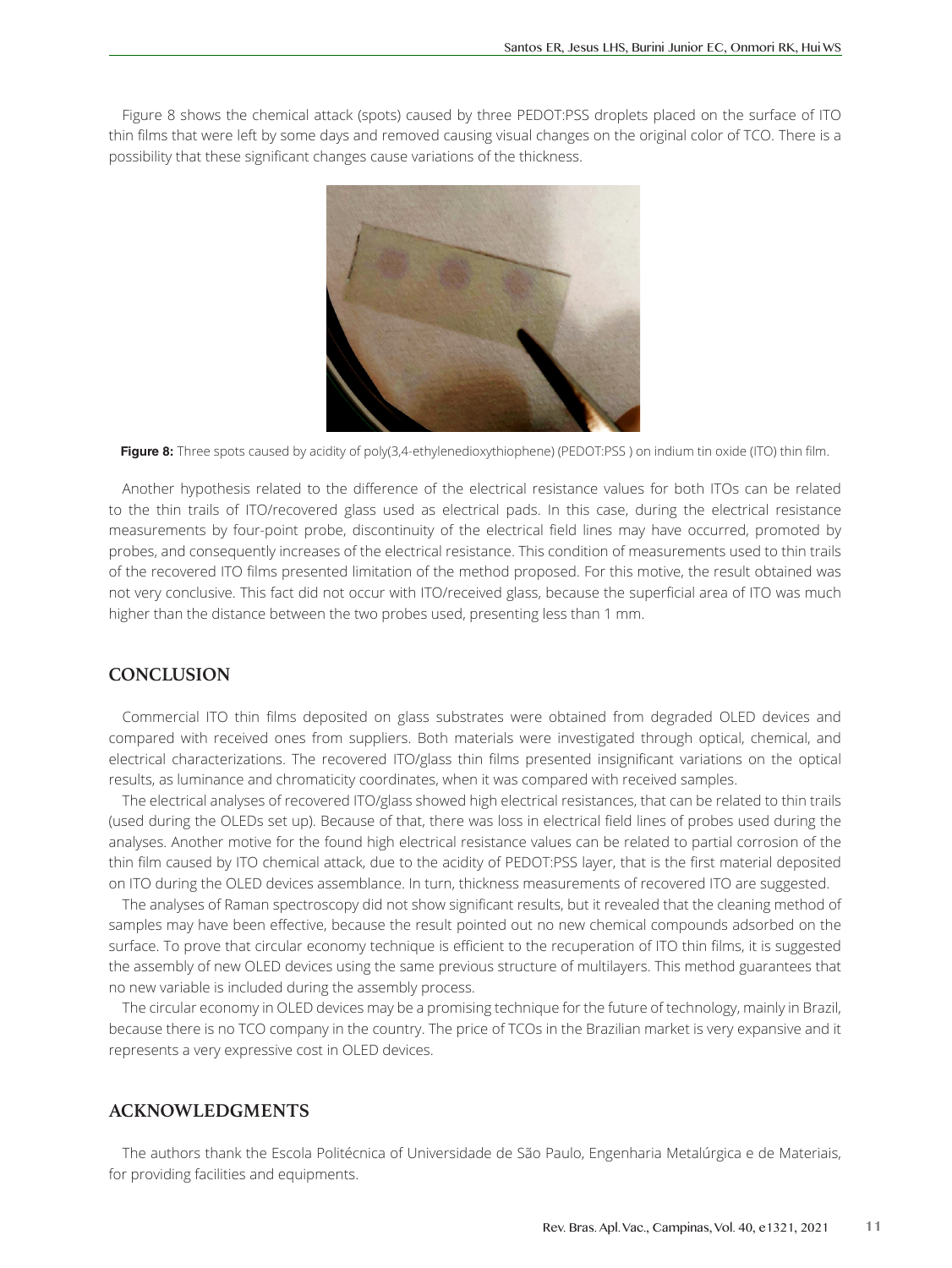# **AUTHOR'S CONTRIBUTION**

**Conceptualization, Data curation, Formal analysis, Funding acquisition, Methodology, Resources, Supervision, Validation, Visualization, Writing – original draft, Writing – review & editing:** Santos ER; **Conceptualization, Data curation, Formal analysis, Methodology, Visualization, Writing – original draft: Jesus LHS; Conceptualization:** Burini Junior; **Conceptualization, Funding acquisition, Methodology, Resources, Software: Hui WS; Funding acquisition:** Onmori RK; Conceptualization: Hui WS.

# **FUNDING**

Coordenação de Aperfeiçoamento de Pessoal de Nível Superior (CAPES) [http://doi.org/10.13039/501100002322] (PNPD Project N° 02998/09-2).

# **DATA AVAILABILITY STATEMENT**

Data are available in a data repository.

Jesus L H S. Economia Circular em Dispositivos OLEDs [undergraduate thesis]. São Paulo: Faculdade de Tecnologia de São Paulo; 2020.

# **REFERENCES**

- 1. Zade G. Development of blue emitting organic phosphors of diphenylquionial (DPQ) group for OLED. Int J Adv Res Sci Commun Technol. 2021;3(2):44-6. https://doi.org/10.48175/IJARSCT-854
- 2. Zhang Z, Xia L, Liu L, Chen W, Wang Z, Wang W, et al. Ultra-smooth and robust graphene-based hybrid anode for high-performance flexible organic light-emitting diodes. J Mater Chem C. 2021;9(6):2106-14. https://doi. org/10.1039/d0tc05213b
- 3. Xu T, Liang X, Xie G. Solution-processed pure blue thermally activated delayed fluorescence emitter organic lightemitting diodes with narrowband emission. Front Chem. 2021;9:1-5. http://doi.org/10.3389/fchem.2021.691172
- 4. Su S-H, Huang C-Y, Lin Y-S. White field-emission organic light-emitting diodes using aco-dopant emitter. Int J Eng Res Appl. 2021;11(1):8-11. http://doi.org/10.9790/9622-1101010811
- 5. Tang CW, VanSlyke SA. Organic electroluminescent diodes. Appl Phys Lett. 1987;51(12):913-5. http://doi. org/10.1063/1.98799
- 6. Universal Display Corporation. OLED investor presentation [Internet]. UDC; 2021 [cited on Jun 2021]. Available from: https://static.seekingalpha.com/uploads/sa\_presentations/932/70932/original.pdf
- 7. Splinder J. OLED manufacturing challenges. OLED Works. DOE Lighting R&D Workshop [Internet]. UDC; 2021 [cited on Jun 2021]. Available from: https://www.energy.gov/sites/prod/files/2021/02/f82/ssl-rd21-spindlerchallenges.pdf
- 8. Freundenrich C. How OLEDs work. OLED advantages and disadvantages [Internet]. 2021 [cited on Jun 2021]. Available from: https://electronics.howstuffworks.com/oled5.htm
- 9. Polymer Science Incorporation. Our innovation. Your edge. OLED. Catalogue [Internet]. 2017 [cited on Jun 2021]. Available from: https://polymerscience.com/wp-content/uploads/2018/05/OLED-Brochure.pdf
- 10. LG. The great moments in Las Vegas: LG Signature delivers memorable showcase at CES 2021 [Internet]. 2021 [cited on Jun 2021]. Available from: https://www.lg.com/global/lg-signature/brand/art-culture/ces-2021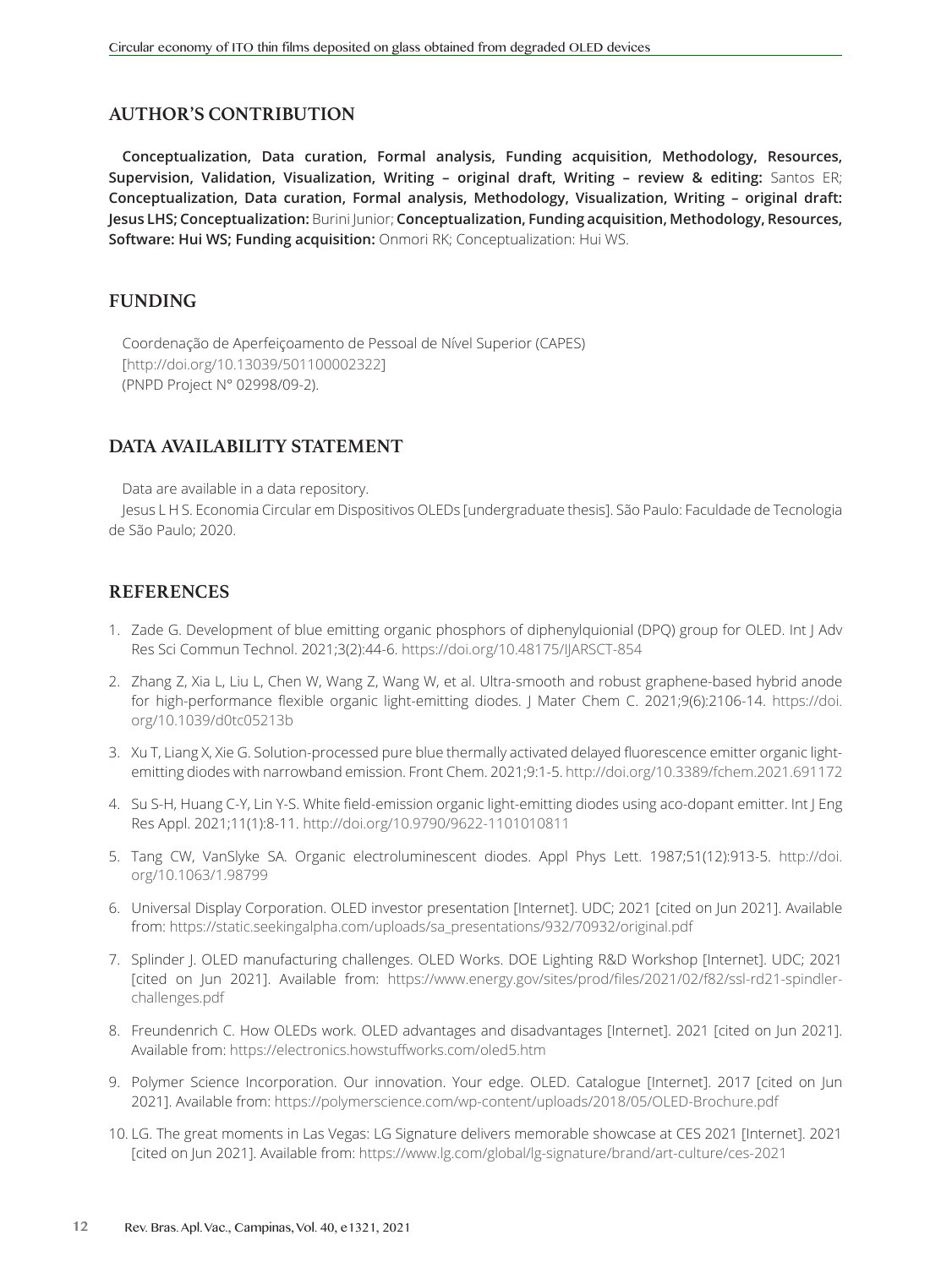- 11. Schneemann G. Samsung's Galaxy Z Fold 2 improves on many fronts. OMDIA [Internet]. 2020 [cited on Jun 2021]. Available from: https://omdia.tech.informa.com/-/media/tech/omdia/assetfamily/2020/09/01/samsungsgalaxy-z-fold-2-improves-on-many-fronts/exported/samsungs-galaxy-z-fold-2-improves-on-many-fronts-pdf. pdf?sc\_lang=en
- 12. My Mobile. Your gateway to the world of mobility. Foldable smartphones! Sensible or Senseless? [Internet]. 2019 [cited on Jun 2021]. Available from: https://www.mymobileindia.com/wp-content/uploads/2019/04/All-Low-Res-March-19-1.pdf
- 13. Sharma A, Das TD. Light extraction efficiency analysis of phosphorescent OLED device with microlens array on the glass substrate. Opt Quant Electron. 2021;1-16. https://doi.org/10.21203/rs.3.rs-482200/v1
- 14. Karunathilaka BSB, Balijapalli U, Senevirathne CAM, Yoshida S, Esaki Y, Goushi K, et al. Suppression of external quantum efficiency rolloff in organic light emitting diodes by scavenging triplet excitons. Nat Commun. 2020;11:4926. https://doi.org/10.1038/s41467-020-18292-0
- 15. Sisk S, Koh J, Su, Bowden B. Corning LotusTM NXT Glass, through its advantaged and balanced glass attributes, was designed to address the challenges of today's LTPS-OLED manufacturing processes [Internet]. Corning Incorporated; 2021 [cited on Jun 2021]. Available from: https://www.corning.com/media/worldwide/cdt/ documents/Lotus\_NXT\_Glass\_for\_OLED\_White\_Paper.pdf
- 16. Pozov SM, Ioakeimidis A, Papadas IT, Sun C, Chrusou AZ, Bradley DDC, et al. Bottom contact metal oxide interface modification improving the efficiency of organic light emitting diodes. Materials. 2020;13:1-12. http:// doi.org/10.3390/ma13225082
- 17. Kang SW, Baek D-H, Ju B-K, Park YW. Green phosphorescent organic light‑emitting diode exhibiting highest external quantum efficiency with ultra-thin undoped emission layer. Sci Rep. 2021;11:8436. https://doi. org/10.1038/s41598-021-86333-9
- 18. Wu J, Fei F, Wei C, Chen X, Nie S, Zhang D, et al. Efficient multi-barrier thin film encapsulation of OLED using alternating Al2O3 and polymer layers. RSC Adv. 2018;8(11):5721-7. https://doi.org/10.1039/c8ra00023a
- 19. Sandrez S, Della-Gatta SM, Maindron T. Impact of pixel surface topography onto thin-film encapsulated top-emitting organic light-emitting diodes performances. Thin Solid Films. 2020;699:137869. https://doi. org/10.1016/j.tsf.2020.137869
- 20. Ellmer K. Past achievements and future challenges in the development of optically transparent electrodes. Nat Photonics. 2012;6:809-17. https://doi.org/10.1038/nphoton.2012.282
- 21. Jimenez LC, Méndez HA, Páez BA, Ramírez ME, Rodríguez J. Production and characterization of indium oxide and indium nitride. Braz J Phys. 2006;36(3B):1017-20. https://doi.org/10.1590/S0103-97332006000600058
- 22. Damiani LR. Filmes de óxido de índio dopado com estanho depositado por magnetron sputtering [Master Science dissertation]. São Paulo: Escola Politécnica de Engenharia Elétrica da Universidade de São Paulo; 2010.
- 23. Oliveira FMB. Método solvotérmico assistido por micro-ondas aplicado à obtenção de nanocristais de ITO: deposição e caracterização de filmes de ITO [Master Science dissertation]. São Carlos: Ciências Exatas e da Terra da Universidade Federal de São Carlos; 2012.
- 24. Tahar RBH, Ban T, Ohya Y, Takahashi Y. Tin doped indium oxide thin films: Electrical properties. J Appl Phys. 1998;83(5):2631-45. https://doi.org/10.1063/1.367025
- 25. Monteiro APM, Sousa ABM, Rossetti AKS, Maia DLS, Martins CHZ, Alves OL. Índio: uma visão científica e tecnológica de um metal estratégico. Quím Nova. 2019;42(10):1162-71. http://doi.org/10.21577/0100-4042.20170446
- 26. Franz G, Lange B, Sotier S. Characterization of sputtered indium tin oxide layers as transparent contact material. J Vac Sci Technol. 2001;19:2514-21. https://doi.org/10.1116/1.1389901
- 27. Santos ER. Estudos de tratamentos superficiais em substratos de óxidos transparentes condutivos para a fabricação de dispositivos poliméricos eletroluminescentes. São Paulo: Escola Politécnica de Engenharia Elétrica da Universidade de São Paulo; 2009.